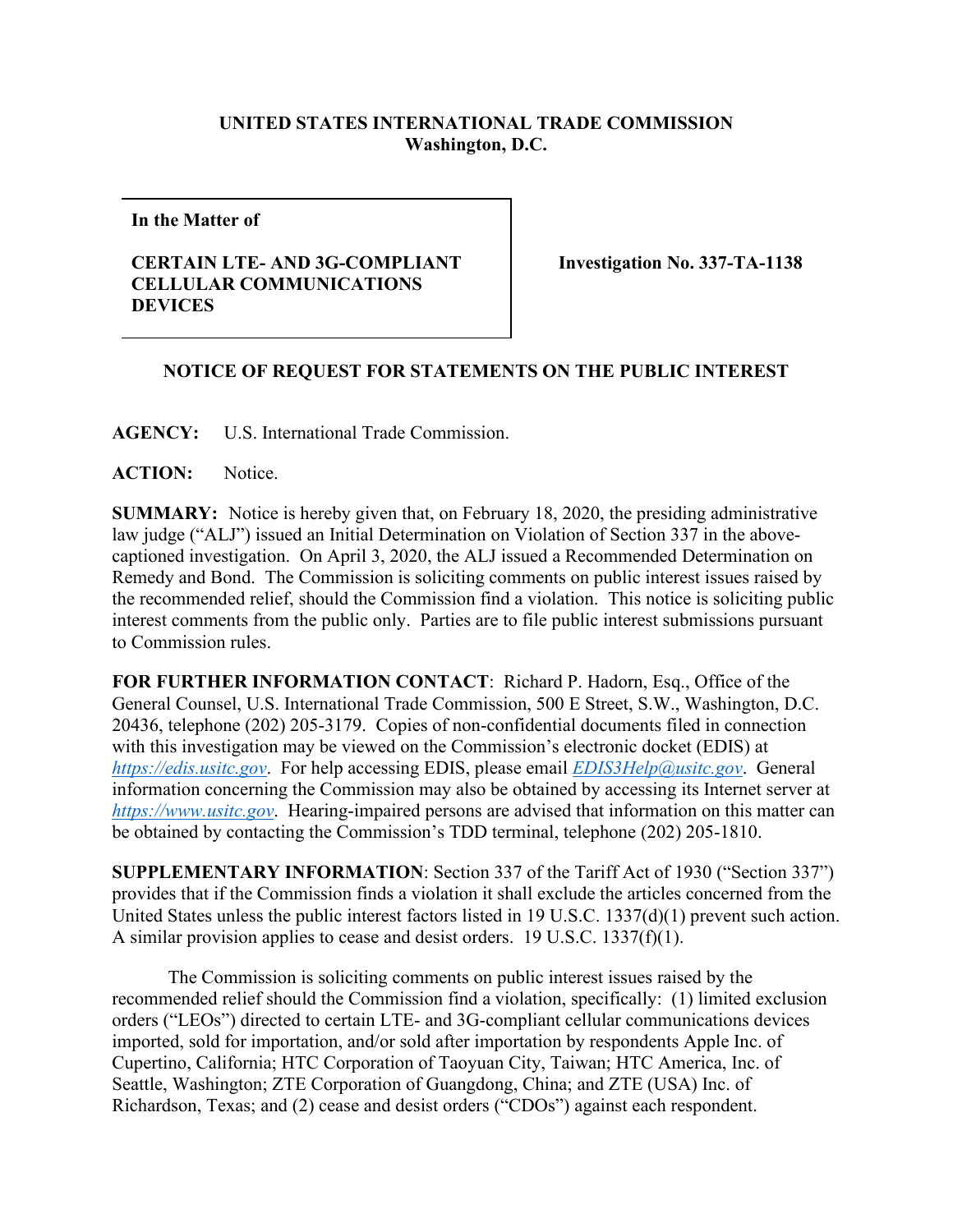The Commission is interested in further development of the record on the public interest in this investigation. Accordingly, parties are to file public interest submissions pursuant to 19 CFR 210.50(a)(4). In addition, members of the public are hereby invited to file submissions of no more than five (5) pages, inclusive of attachments, concerning the public interest in light of the ALJ's Recommended Determination on Remedy and Bond issued in this investigation on April 3, 2020. Comments should address whether issuance of the remedial orders in this investigation, should the Commission find a violation, would affect the public health and welfare in the United States, competitive conditions in the United States economy, the production of like or directly competitive articles in the United States, or United States consumers.

In particular, the Commission is interested in comments that:

- (i) Explain how the articles potentially subject to the recommended LEOs and CDOs are used in the United States;
- (ii) Identify any public health, safety, or welfare concerns in the United States relating to the recommended LEOs and CDOs;
- (iii) Identify like or directly competitive articles that complainant, its licensees, and/or third parties make in the United States which could replace the subject articles if they were to be excluded;
- (iv) Indicate whether complainant, its licensees, and/or third-party suppliers have the capacity to replace the volume of articles potentially subject to the recommended LEOs and CDOs within a commercially reasonable time; and
- (v) Explain how the recommended LEOs and CDOs would impact consumers in the United States.

Written submissions from the public must be filed no later than by close of business on May 5, 2020.

Persons filing written submissions must file the original document electronically on or before the deadlines stated above. The Commission's paper filing requirements in 19 CFR 210.4(f) are currently waived. 85 *Fed. Reg.* 15798 (Mar. 19, 2020). Submissions should refer to the investigation number ("Inv. No. 337-TA-1138") in a prominent place on the cover page and/or the first page. (*See Handbook for Electronic Filing Procedures,<https://www.usitc.gov/> documents/handbook\_on\_filing\_procedures .pdf*.). Persons with questions regarding filing should contact the Secretary ((202) 205-2000). Any person desiring to submit a document to the Commission in confidence must request confidential treatment. All such requests should be directed to the Secretary to the Commission and must include a full statement of the reasons why the Commission should grant such treatment. *See* 19 CFR 201.6. Documents for which confidential treatment by the Commission is properly sought will be treated accordingly. All information, including confidential business information and documents for which confidential treatment is properly sought, submitted to the Commission for purposes of this Investigation may be disclosed to and used: (i) by the Commission, its employees and Offices, and contract personnel (a) for developing or maintaining the records of this or a related proceeding, or (b) in internal investigations, audits, reviews, and evaluations relating to the programs, personnel, and